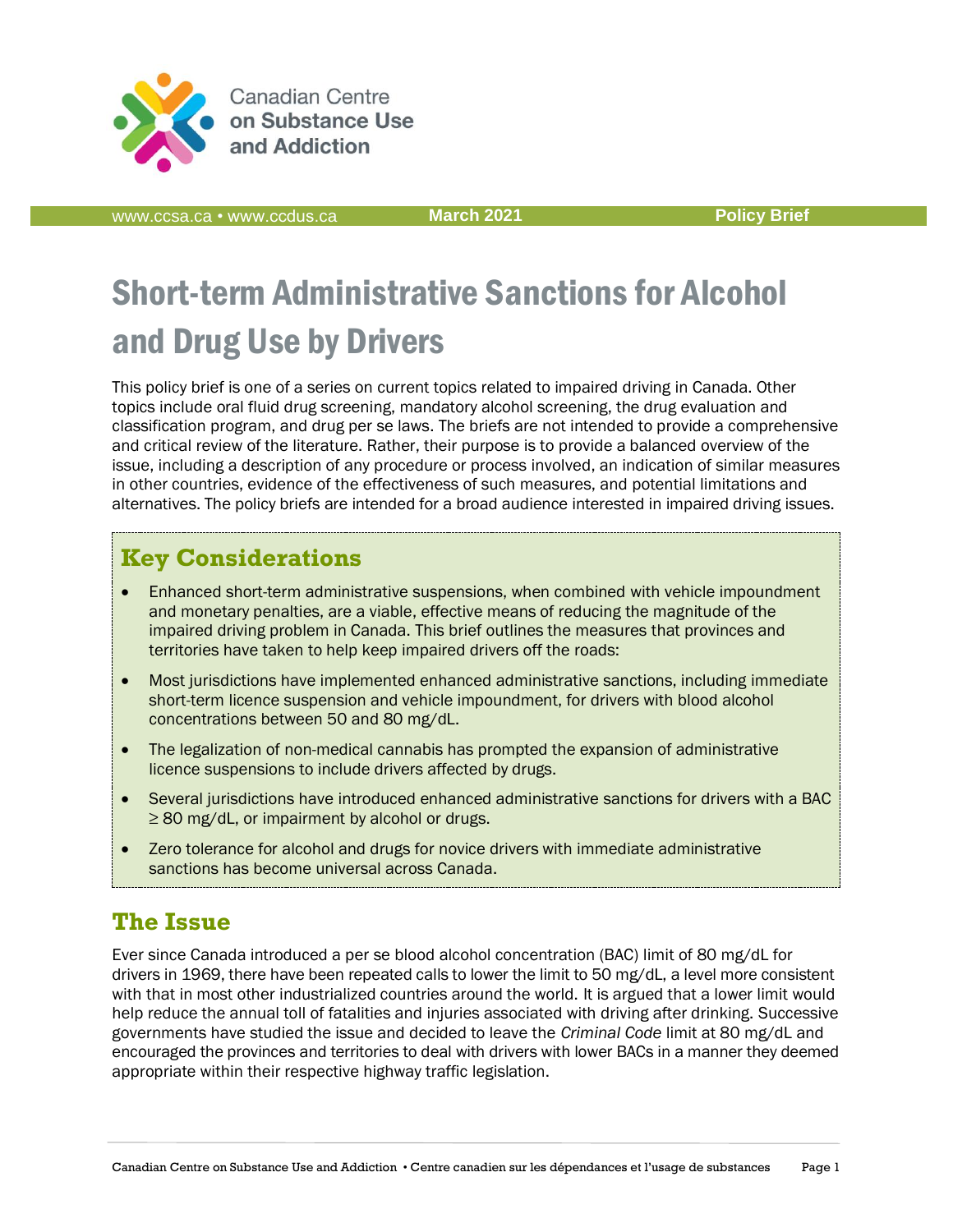

In recent years, growing concern about drugs and driving has prompted several jurisdictions to expand their program of short-term administrative suspensions to include drivers who are adversely affected by drugs. The criterion for issuing a suspension is either the driver's performance on the Standardized Field Sobriety Test,\* the opinion of the police officer that the driver is adversely affected by drugs, or a positive result on approved oral fluid drug screening equipment.

### **Background**

Portable roadside alcohol screening devices (known as approved screening devices or ASDs) have been used by the police in Canada since the mid-1970s. The devices are calibrated to register "Warn" when the alcohol concentration is between 50 and 100 mg/dL (hence the term "Warn range" suspension) and "Fail" when the driver's BAC is over 100 mg/dL. Although the BAC limit in the *Criminal Code* is 80 mg/dL, the lower limit of the "fail" range on the ASDs is set at 100 mg/dL so as to provide some latitude for measurement error and the reduction in BAC during the time required to obtain an evidential breath test at the police station.

During the 1980s, provinces and territories began implementing legislation giving police the authority to suspend for a period of 4 to 24 hours the licence of any driver who was affected by alcohol or had a BAC of at least 50 mg/dL. This type of legislation spread across the country and only Quebec and the Yukon Territory do not have immediate roadside suspensions for drivers with a BAC of at least 50 mg/dL. Quebec has a 50 mg/dL limit for drivers of heavy vehicles. Saskatchewan sets the threshold for immediate suspensions at 40 mg/dL.

Immediate short-term suspensions were viewed as a means for getting drivers with BACs below the *Criminal Code* limit off the road. For many, a short-term administrative suspension is the first encounter with law enforcement about drinking and driving and can serve as a warning that drinking drivers will be caught and punished.<sup>1</sup>

Over the years, anecdotal evidence along with survey data suggested that immediate short-term suspensions were becoming a convenient alternative for police officers who occasionally would prefer to issue a short-term suspension rather than spend two to three hours processing a criminal impaired driving charge that might have a relatively low probability of a conviction. This use of discretion was a means to avoid the numerous procedural and legal obstacles that confronted officers in the process of charging offenders under the *Criminal Code*. 2

In 2005, the Canadian Council of Motor Transport Administrators (CCMTA) developed a new model of administrative sanctions for dealing with low-BAC drivers — that is, those with BACs between 50 and 80 mg/dL.<sup>3</sup> The key features of the proposed model included:

- An immediate roadside suspension of 7 to 14 days for drivers registering a BAC of at least 50 mg/dL on an approved screening device;
- The driver must surrender his or her driver's licence;
- Subsequent infractions within three years will result in suspensions of 30, 45 and 60 days, the length of the suspension increasing with each infraction;
- A second suspension within three years will also trigger a requirement for an impaired driver's assessment from a recognized agency;

<sup>\*</sup> The Standardized Field Sobriety Test consists of three tests, Horizontal Gaze Nystagmus, Walk and Turn, and One-Leg Stand, as prescribed in regulations pursuant to section 320.27(1)(a) of the *Criminal Code* of Canada.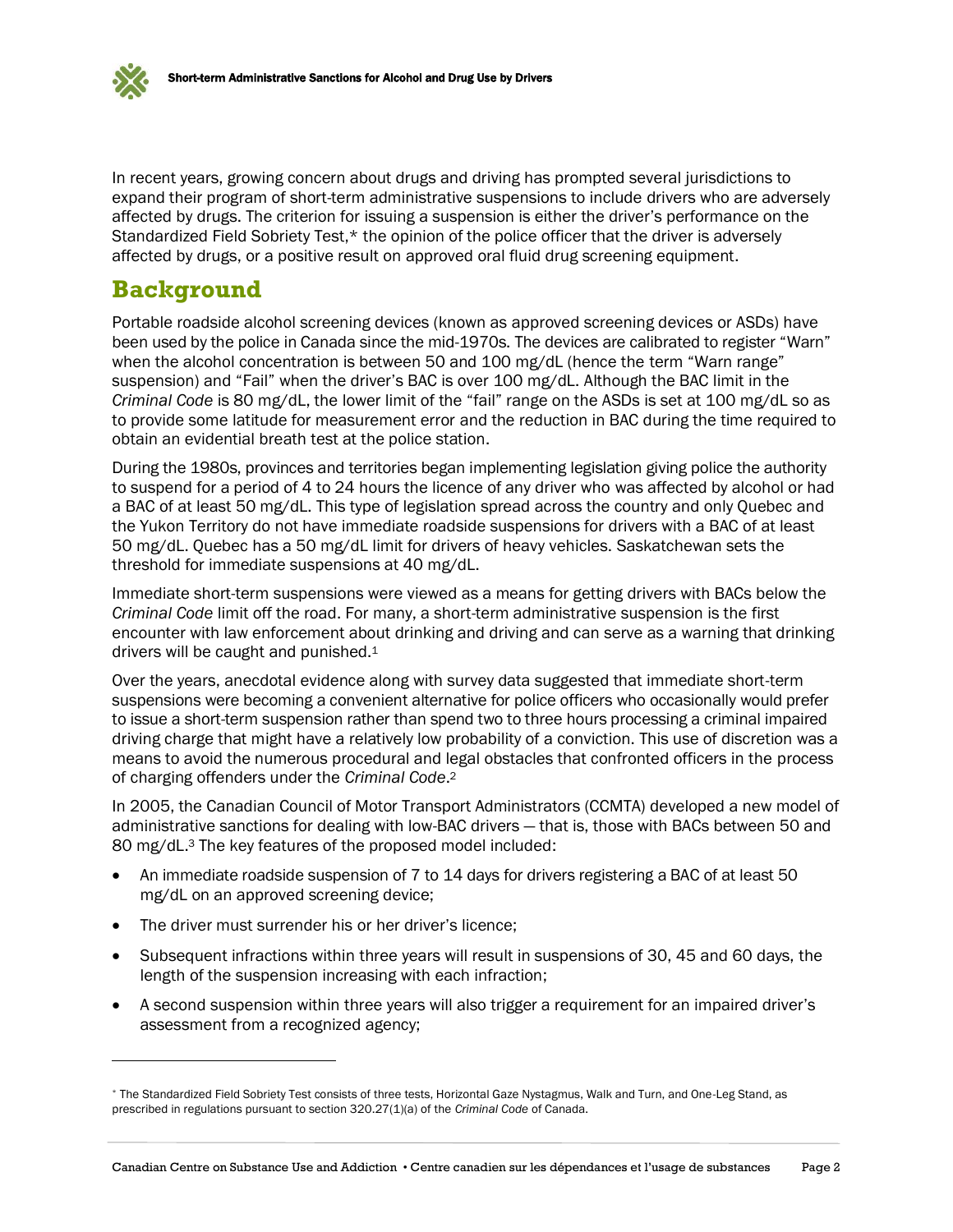

- A third suspension within three years will require the driver to participate in an ignition interlock program;
- All suspensions will be recorded on the driver's record for a period of 10 years;
- Drivers will pay a licence reinstatement fee of \$150 to \$300;
- Drivers can challenge the BAC result by requesting a breath test on an approved evidentiary breath-test instrument.

Although there have been repeated calls to lower the illegal BAC limit in the *Criminal Code* from 80 mg/dL to 50 mg/dL, a program of enhanced short-term administrative suspensions appears to be a viable and effective alternative to criminal sanctions for drivers with BACs below the criminal limit.

### **Current Status**

Since the CCMTA model was released in 2005, several provinces have revised their "warn range" suspension programs by implementing various elements of the new model. For example, most provinces have increased the suspension from 24 hours to either three or seven days. Several jurisdictions (e.g., British Columbia, Alberta, Saskatchewan, and Newfoundland and Labrador) have gone one step further and added the possibility of a period of vehicle impoundment to the suspension. Manitoba and Saskatchewan include a provision for enhanced sanctions if there is a passenger in the vehicle under 16 years of age. In most jurisdictions, repeat suspensions can result in a longer suspension and can include a requirement to attend alcohol assessment or a remedial program or both, and possibly install an alcohol ignition interlock.

Several jurisdictions have extended the use of short-term administrative suspensions to include drivers who appear to be affected by drugs or perform poorly on the Standardized Field Sobriety Test. The legalization of non-medical cannabis has been associated with the addition of zero tolerance for drugs for novice drivers (those in the graduated licensing program). Several jurisdictions also include drivers under the age of 22 in the zero tolerance rule. The Appendix summarizes current short-term pre-conviction administrative sanctions for each province and territory. The Appendix also includes the rules surrounding driving after using alcohol or drugs for novice (and young) drivers and the preconviction administrative sanctions imposed for a *Criminal Code* impaired driving violation.

### **What the Evidence Says**

Administrative suspensions are based on the fundamental principles of deterrence theory: swiftness, certainty and severity. The suspension takes effect immediately, at the side of the road. There is a high certainty that the suspension will be applied if the driver blows over 50 mg/dL on an approved screening device. Although a 24-hour suspension is not generally perceived as a severe sanction, suspensions of even three or seven days increase the severity, especially when coupled with vehicle impoundment and monetary penalties.

Although short-term administrative suspensions have been around for several decades in Canada, the most common form of administrative licence suspension (ALS) was introduced in the United States in the 1980s for suspected impaired drivers who had a BAC over 80 mg/dL or who refused to provide a breath test. The suspension was issued at the time of the offence and usually became effective within 21 days of the violation. This form of ALS proliferated across the United States and every province and territory in Canada implemented some form of ALS for drivers who failed (i.e., over 80 mg/dL) or refused a breath test.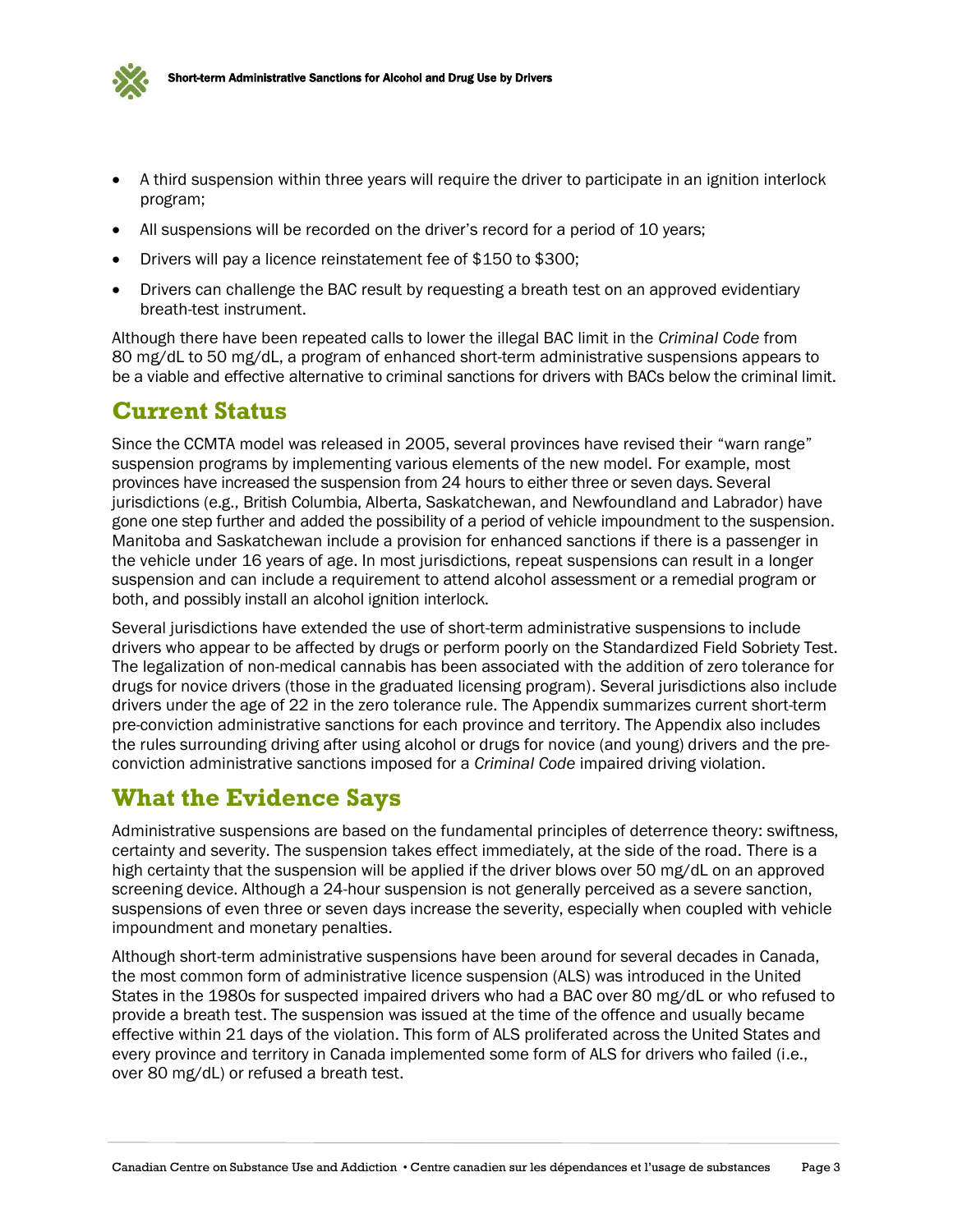ALS was intended to increase the certainty a violator would serve a period of suspension (typically 90 days) and enhance the speed with which the action was taken. There exists a considerable body of scientific evidence demonstrating that this form of ALS is an efficient, effective means of improving road safety by removing high-risk drivers from the road quickly. Several evaluation studies in the United States demonstrate that ALS serves as an effective specific and general deterrent, reducing the probability of repeat violations and crashes among those issued administrative suspensions<sup>4</sup> and preventing others from driving after consuming alcohol.<sup>5</sup>

General and specific deterrent effects of ALS have also been found in Canada. In Manitoba, there was a 27% decrease in driver fatalities with a positive BAC and a 44% reduction in repeat impaired driving offences among those subjected to ALS in the four years following its introduction.<sup>6</sup> In Ontario, ALS was associated with a 14% decrease in single vehicle nighttime casualty crashes.<sup>7</sup>

Enhanced administrative suspension programs in British Columbia and Alberta provide even greater deterrence by not only increasing the length of the suspension, but coupling it with vehicle impoundment. Evaluations of the impact of the B.C. program revealed a 44% decrease in the proportion of drivers on the road at night with BACs of at least 50 mg/dL<sup>8</sup> and a 40.4% decrease in alcohol-involved fatal crashes.<sup>9</sup> Alberta reported a 46% decrease in alcohol-involved fatalities in the six months following the introduction of the new sanctions.<sup>10</sup>

The impact of all short-term administrative suspensions on alcohol-involved driver fatalities in Canada from 1987 through 2010 has recently been examined. After accounting for a number of factors known to be associated with traffic fatalities (e.g., per capita beer consumption, unemployment rate, percentage of youth in the population), short-term administrative suspensions were associated with an overall 3.7% decrease in fatally injured drivers with BACs of at least 50 mg/dL. Decreases of 2.9% and 2.6% were also observed in driver fatalities with BACs greater than 80 mg/dL and 150 mg/dL, respectively. No changes were found in the rate of impaired driving charges.<sup>11</sup>

#### *Limitations*

In both British Columbia and Alberta, in addition to the enhanced administrative sanctions for low BAC drivers, new administrative sanctions were also implemented for drivers with BACs over 80 mg/dL. For example, in British Columbia, the sanctions for higher BAC drivers include an immediate 90-day suspension and a 30-day vehicle impoundment, installation of an alcohol ignition interlock and participation in the Responsible Driver Program — a remedial education program.

Enhanced administrative sanctions have been subject to legal challenges. The challenges have primarily focused on the sanctions imposed on drivers found with a BAC over 80 mg/dL. In British Columbia, court rulings have largely upheld the programs, but have prompted the government to enhance the appeal procedures available to drivers and make other minor changes to the program, including a requirement to re-calibrate ASDs to read "Warn" at a BAC of 55 mg/dL, rather than 50 mg/dL to account for possible measurement error.

In British Columbia, drivers with BACs over 80 mg/dL can be issued administrative sanctions but might not necessarily be charged under the *Criminal Code*. The decision not to charge can be viewed as a means to circumvent or avoid the time and effort required to process criminal charges. It has been claimed that this amounts to a de facto "decriminalization" of impaired driving and denies the accused the right to a review of the charges by a court.

#### *Gaps*

The enhanced program of administrative sanctions for drivers with low BACs in British Columbia and Alberta also included more severe administrative sanctions for drivers with higher BACs (i.e., over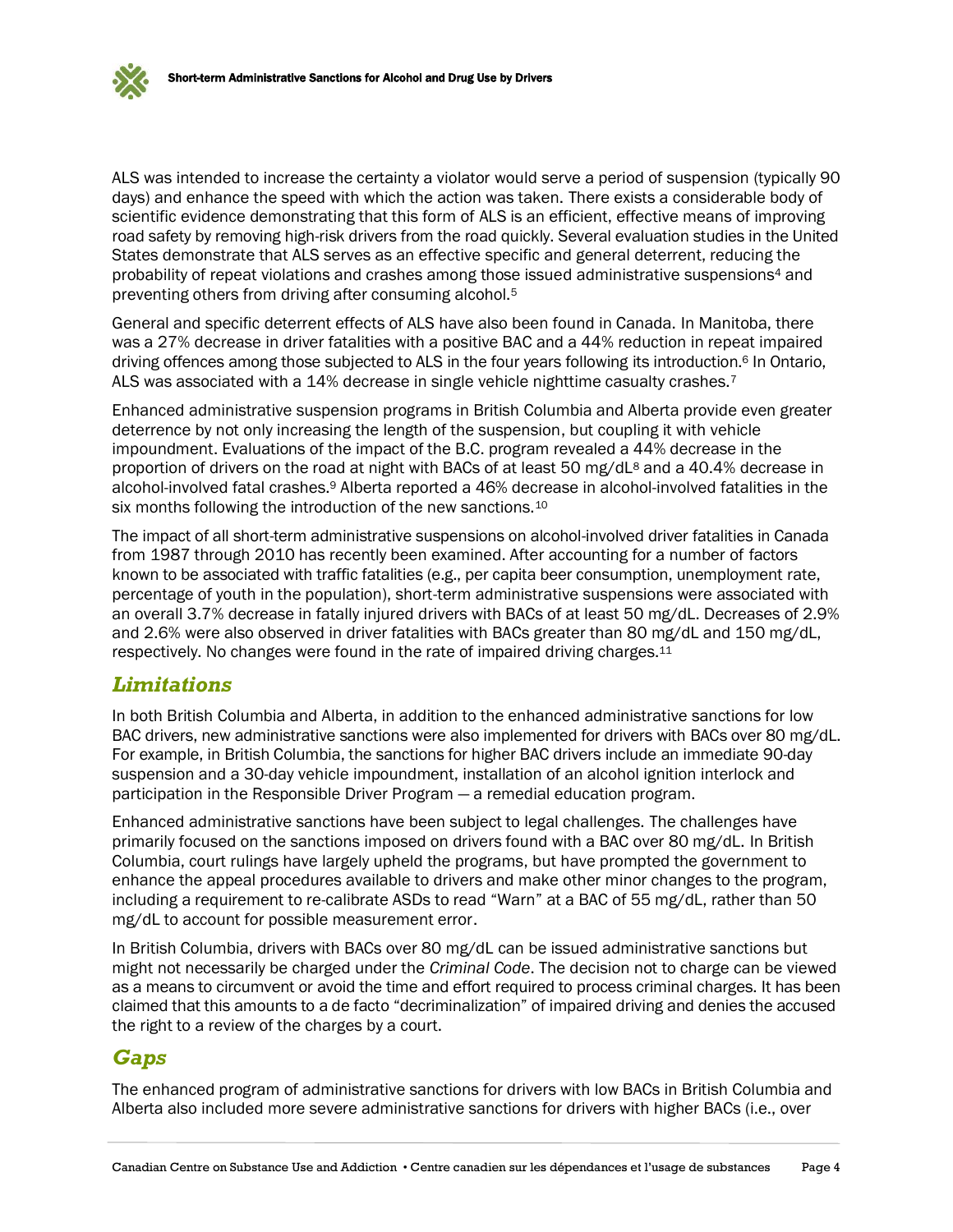

80 mg/dL). Because these new measures were implemented at or about the same time, it is impossible to distinguish the unique and separate impact of the sanctions for drivers with BACs of 50–80 mg/dL versus those with BACs over 80 mg/dL. Any sustained, long-term benefits of these measures have yet to be determined.

### **What Other Countries Are Doing**

Although it is difficult to draw comparisons with the legal systems in other countries, it appears that the use of short-term administrative sanctions for low-BAC drivers is unique to Canada. Other countries might remove impaired drivers from the road to prevent their continued operation of the vehicle, but immediately suspending for several days the licence of a driver with a BAC lower than the criminal limit appears to have no precedent. Enhanced administrative sanctions that include provisions for immediate vehicle impoundment several provinces are also unique.

### **Conclusion**

As an alternative to lowering the BAC limit in the *Criminal Code*, provinces and territories have used the powers in their highway traffic legislation to deal with drivers who are affected by alcohol or drugs by using short-term, immediate administrative licence suspensions. Amendments in several provinces have taken short-term administrative suspensions to the next level by adding vehicle impoundment, monetary penalties and licence reinstatement fees.

Extending short-term administrative suspensions and impoundments to those affected by drug use is gaining acceptance and several jurisdictions have introduced suspensions for drivers who are affected by drugs that are equivalent to those for alcohol (see Appendix). The criterion for these suspensions is often poor performance on the Standardized Field Sobriety Test or a positive oral fluid drug screening.

Zero tolerance for alcohol and drug use by novice and young drivers has been enacted in every jurisdiction in Canada. These laws help teach young and new drivers to begin their driving careers without the added risks associated with alcohol and drug use.

In addition, because administrative sanctions can be somewhat controversial, it is imperative that the impact of these measures on road safety be documented. Evaluation research must be conducted to determine the nature and extent of changes in impaired driving behavior, charges, and crashes.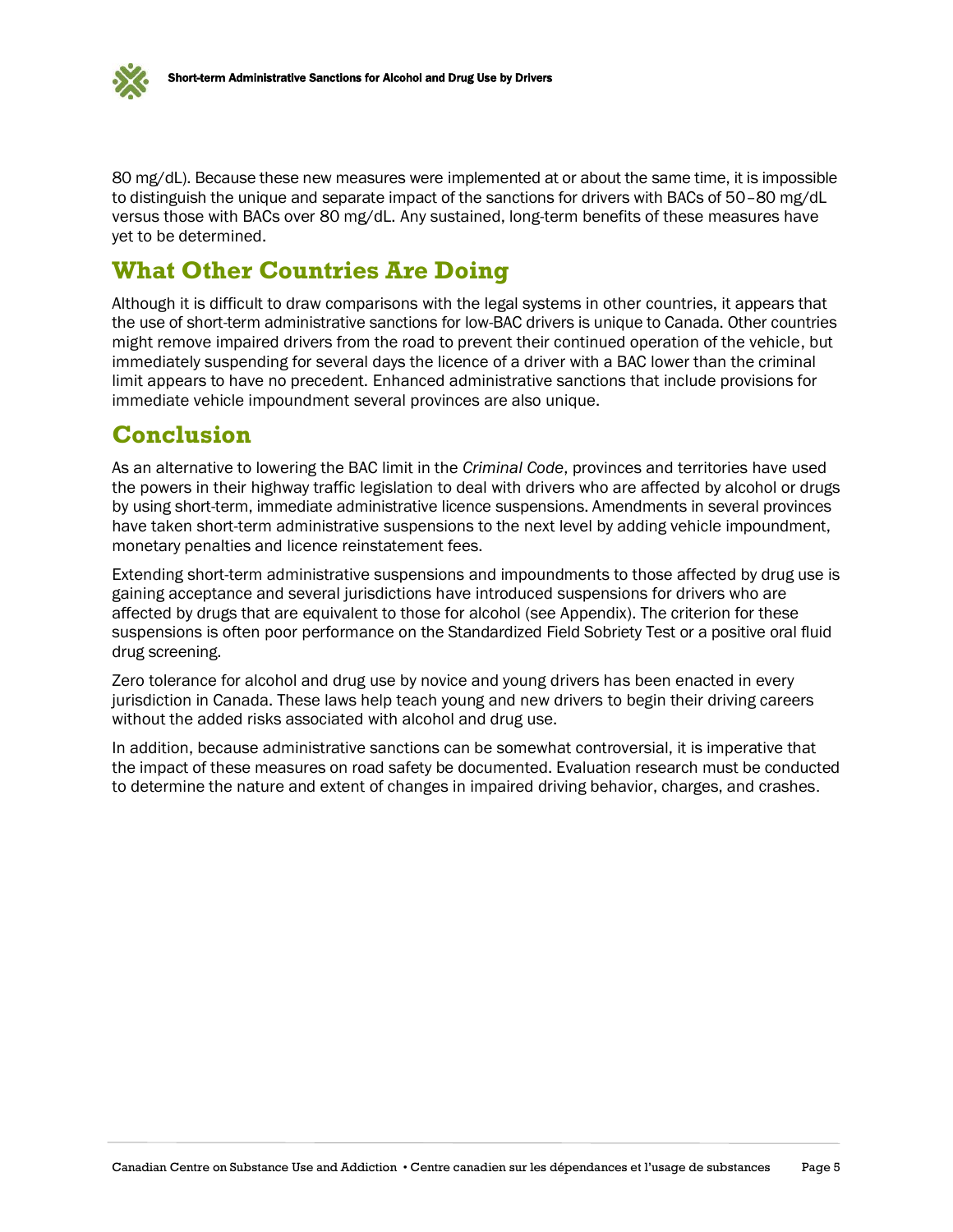

## **Appendix: Provincial/Territorial Administrative Responses to Alcohol and Drug-Impaired Driving**

| Prov./<br>Terr. | <b>Administrative Penalties for</b><br>Alcohol or Drugs below Criminal<br>Limits                                                                                                                                                                                                                                                                                                                                                                                                                                                                                                                                    | Young/Novice Driverst                                                                                                                                                                                                                                                                                                                                                                     | <b>Administrative Actions for</b><br><b>Criminal Offence (Alcohol or</b><br>Drug) <sup>‡</sup>                                                                                                                                                                                                                                                             | Other                                                                                                                                                                                                                                                                           |
|-----------------|---------------------------------------------------------------------------------------------------------------------------------------------------------------------------------------------------------------------------------------------------------------------------------------------------------------------------------------------------------------------------------------------------------------------------------------------------------------------------------------------------------------------------------------------------------------------------------------------------------------------|-------------------------------------------------------------------------------------------------------------------------------------------------------------------------------------------------------------------------------------------------------------------------------------------------------------------------------------------------------------------------------------------|------------------------------------------------------------------------------------------------------------------------------------------------------------------------------------------------------------------------------------------------------------------------------------------------------------------------------------------------------------|---------------------------------------------------------------------------------------------------------------------------------------------------------------------------------------------------------------------------------------------------------------------------------|
| Alta.           | $BAC \ge 50$ mg/dL<br>1 <sup>st</sup> offence<br>$\blacksquare$<br>Immediate 3-day licence<br>suspension<br>■ 3-day vehicle seizure<br>2 <sup>nd</sup> offence<br>Immediate 15-day licence<br>suspension<br>" 7-day vehicle seizure<br>• Planning<br>Ahead/Crossroads course<br>3rd and subsequent offences<br>Immediate 30-day<br>suspension<br>■ 7-day vehicle seizure<br>• IMPACT program                                                                                                                                                                                                                        | Zero tolerance for alcohol<br>and drugs for novice drivers<br>(in GDL program)<br>Immediate 30-day<br>٠<br>licence suspension<br>7-day vehicle seizure<br>\$200 fine<br>$\blacksquare$<br>For each suspension in<br>the final year of the<br><b>Graduated Driver</b><br>Licensing (GDL)<br>program, must remain<br>in the GDL program for<br>an additional year                           | Meet threshold for criminal<br>impairment by alcohol or<br>drug<br>1 <sup>st</sup> : Immediate 15-<br>٠<br>month suspension<br>After 3 months, may<br>٠<br>drive with interlock<br>\$1,000 fine<br>Ξ<br>30-day vehicle seizure<br>٠<br>Mandatory remedial<br>$\blacksquare$<br>education                                                                   | Zero tolerance for<br>$\blacksquare$<br>alcohol and drugs for<br>commercial operators<br>$\blacksquare$<br>Immediate 3-day<br>suspension<br>\$300 fine<br>٠<br>$\blacksquare$<br>Suspension for medical<br>condition may have file<br>reviewed to determine<br>fitness to drive |
| B.C             | $BAC \ge 50$ mg/dL<br>٠<br>1 <sup>st</sup> offence<br>Immediate 3-day driving<br>prohibition<br>• Possible 7-day vehicle<br>impoundment<br>• \$200 administrative<br>penalty<br>٠.<br>2 <sup>nd</sup> offence<br>Immediate 7-day driving<br>prohibition<br>• Possible 7-day vehicle<br>impoundment<br>• May be referred to<br>Responsible Driver Program<br>or Interlock program<br>• \$300 administrative<br>penalty<br>3rd offence<br>٠<br>Immediate 30-day driving<br>prohibition<br>• Possible 30-day vehicle<br>impoundment<br>• \$400 administrative<br>penalty<br>If drugs & poor SFST, 24-hr<br>prohibition | Drivers in GDL program<br>12-hr suspension for<br>any presence of alcohol,<br>THC or cocaine<br>24-hr suspension<br>$\blacksquare$<br>affected by alcohol or<br>drugs<br>24-hr vehicle<br>impoundment possible<br>Novice drivers must<br>$\blacksquare$<br>start over at the<br>beginning of 24-month<br>N-licence period<br>Learner (L licence)<br>drivers must reattempt<br>all testing | Fail or refuse breath test or<br>blood drug concentration<br>exceeds prescribed<br>concentration<br>90-day Immediate<br>Roadside Prohibition<br>(IRP)<br>30-day vehicle<br>٠<br>impoundment<br>\$500 administrative<br>$\blacksquare$<br>penalty<br>May be referred to<br>$\blacksquare$<br>Responsible Driver<br>Program or Ignition<br>Interlock Program | 24-hr roadside<br>$\blacksquare$<br>prohibition if ability is<br>affected by alcohol or<br>drug<br>Not necessary for police<br>$\blacksquare$<br>to request breath<br>sample or physical<br>coordination test                                                                   |

‡ Pre-conviction sanctions only; does not include post-conviction sanctions.

<sup>†</sup> Novice driver generally refers to drivers in the Graduated Licensing Program or its equivalent in the jurisdiction. Some jurisdictions include all drivers under 22 years of age.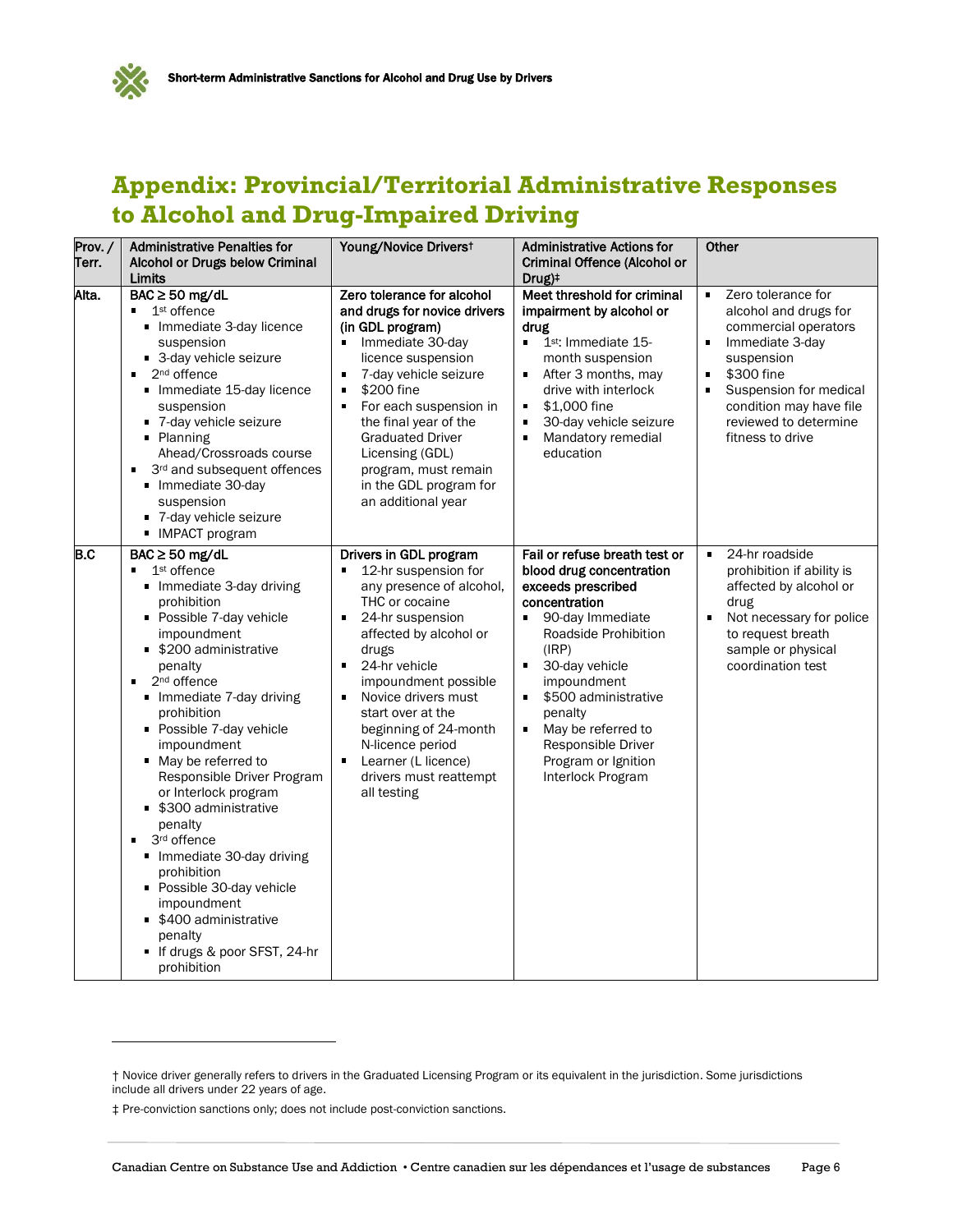

| Prov./<br>Terr. | <b>Administrative Penalties for</b><br>Alcohol or Drugs below Criminal<br>Limits                                                                                                                                                                                                                                                                                                                                                                                                                                                                                                                                                                                                                                                  | Young/Novice Driverst                                                                                                                                                                                                                                                                                                                            | <b>Administrative Actions for</b><br>Criminal Offence (Alcohol or<br>Drug) <sup>+</sup>                                                                                                                                                                                                                                                                                                                                                                                       | Other                                                             |
|-----------------|-----------------------------------------------------------------------------------------------------------------------------------------------------------------------------------------------------------------------------------------------------------------------------------------------------------------------------------------------------------------------------------------------------------------------------------------------------------------------------------------------------------------------------------------------------------------------------------------------------------------------------------------------------------------------------------------------------------------------------------|--------------------------------------------------------------------------------------------------------------------------------------------------------------------------------------------------------------------------------------------------------------------------------------------------------------------------------------------------|-------------------------------------------------------------------------------------------------------------------------------------------------------------------------------------------------------------------------------------------------------------------------------------------------------------------------------------------------------------------------------------------------------------------------------------------------------------------------------|-------------------------------------------------------------------|
| Man.            | $BAC \ge 50$ mg/dL or positive drug<br>screen or impaired performance<br>on SFST or DRE evaluation<br>1 <sup>st</sup> violation<br>٠<br>Immediate 72-hr licence<br>suspension<br>■ 7 days if anyone under 16<br>in the vehicle<br>■ 3-day impoundment<br>2 <sup>nd</sup> violation<br>٠<br>■ 15-day suspension<br>3 <sup>rd</sup> violation<br>٠<br>■ 30 day suspension<br>4 <sup>th</sup> or subsequent violation<br>٠<br>• 60-day suspension<br>Repeat violators (2 or more<br>$\blacksquare$<br>suspensions in three years)<br>must undergo an<br>assessment by the<br><b>Addictions Foundation</b><br>Manitoba and comply with<br>any required intervention<br>Suspected drug influence<br>24 hr suspension<br>$\blacksquare$ | Zero tolerance for alcohol<br>and drugs for drivers in the<br><b>Graduated Driver Licensing</b><br>program or have not held a<br>full licence for three years<br>(minimum first 5 years of<br>driving)<br>24-hr suspension<br>$\blacksquare$<br>Possible additional<br>$\blacksquare$<br>suspension<br>Driver Improvement and<br>Control Program | Over per se limit (alcohol or<br>THC), refuse breath test or<br>oral fluid test, refuse SFST<br>or drug evaluation, or any<br>concentration of illegal drug<br>3-month administrative<br>$\blacksquare$<br>suspension<br>Mandatory impaired<br>٠<br>driver assessment<br>Vehicle impounded<br>٠<br>(minimum 30 days) for<br>failing or refusing breath<br>or oral fluid demand,<br>SFST, drug evaluation<br>Administrative penalty<br>\$700<br>One-year ignition<br>interlock | "Look back" period for<br>٠<br>previous violations is 10<br>years |
| N.B.            | $BAC \ge 50$ mg/dL<br>1 <sup>st</sup> violation<br>$\blacksquare$<br>■ 7-day suspension<br>• Discretionary 3-day<br>impoundment<br>2 <sup>nd</sup> violation<br>$\blacksquare$<br>■ 15-day suspension<br>• Discretionary 7-day<br>impoundment<br>3rd violation or more<br>$\blacksquare$<br>■ 30-day suspension<br>• Mandatory 7-day<br>impoundment<br>24-hr suspension for "unfit<br>$\blacksquare$<br>to drive"<br>Participation in re-education<br>Е<br>course for multiple violations<br>in a 5-year period                                                                                                                                                                                                                   | Zero tolerance for alcohol<br>and drugs for novice drivers<br>and those under 21 years<br>of age<br>7-day suspension<br>$\blacksquare$<br>7-day vehicle<br>$\blacksquare$<br>impoundment<br>If BAC>50 mg/dL,<br>Ξ<br>impoundment for 30<br>days                                                                                                  | If driver meets the criminal<br>threshold by sample of<br>bodily substance or<br>performance on DRE:<br>Immediate short-term<br>$\blacksquare$<br>roadside suspensions<br>for 30 days on 1st<br>offence<br>60 days if 2nd<br>٠<br>offence<br>Vehicle impoundment<br>for length of suspension<br>Participation in re-<br>٠<br>education course                                                                                                                                 |                                                                   |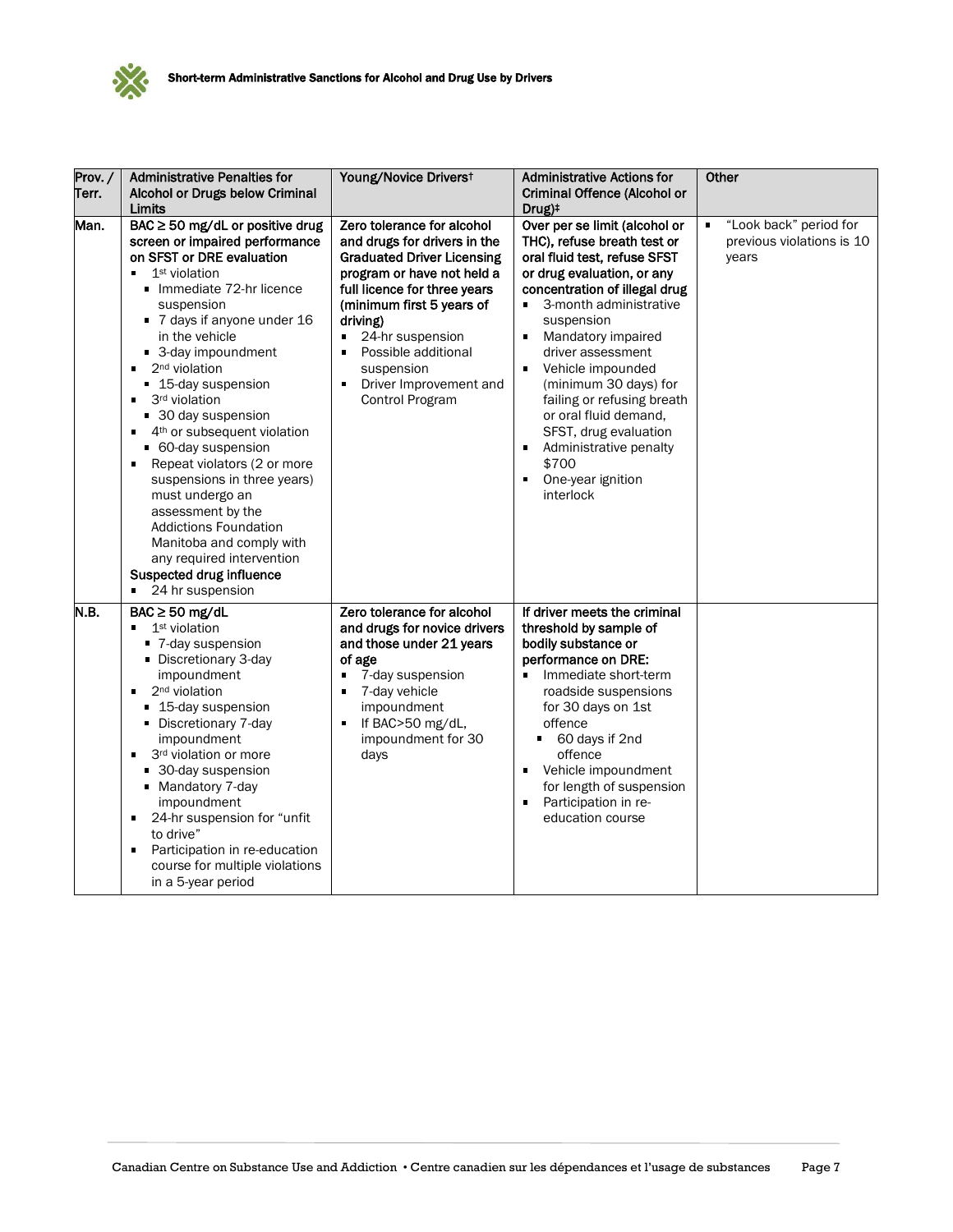

| Prov./<br>Terr. | <b>Administrative Penalties for</b><br>Alcohol or Drugs below Criminal<br>Limits                                                                                                                                                                                                                                                                                                                                                     | Young/Novice Driverst                                                                                                                                                                                                                                                                                                                                                                | <b>Administrative Actions for</b><br>Criminal Offence (Alcohol or<br>Drug) <sup>+</sup>                                                                                                                                                                            | Other                                                                                                                                                                                                           |
|-----------------|--------------------------------------------------------------------------------------------------------------------------------------------------------------------------------------------------------------------------------------------------------------------------------------------------------------------------------------------------------------------------------------------------------------------------------------|--------------------------------------------------------------------------------------------------------------------------------------------------------------------------------------------------------------------------------------------------------------------------------------------------------------------------------------------------------------------------------------|--------------------------------------------------------------------------------------------------------------------------------------------------------------------------------------------------------------------------------------------------------------------|-----------------------------------------------------------------------------------------------------------------------------------------------------------------------------------------------------------------|
| N.L.            | $BAC \ge 50$ mg/dL<br>7-day suspension<br>٠<br>7-day vehicle impoundment<br>Deemed impaired<br>7-day suspension<br>$\blacksquare$<br>Impaired by drug (SFST,<br>DRE, screening device)<br>■ 7-day suspension<br>■ 7-day vehicle impoundment<br>7-day suspension increase<br>to:<br>■ 14 days for second<br>violation<br>■ 2 months for 3rd<br>$\blacksquare$ 4 months for 4 <sup>th</sup><br>• 6 months for subsequent<br>violations | Zero tolerance (BAC > 0 or<br>positive drug screen) for<br>novice or under 22<br>2-month suspension +<br>$\blacksquare$<br>7-day impoundment<br>4-month suspension for<br>second and 6 months<br>for subsequent<br>violations<br>٠<br>Under 22 years of age<br>and not a novice,<br>suspensions are 7 days                                                                           | Fail or refuse to comply with<br>a demand<br>■ 7-day followed by<br>90-day suspension<br>30-day vehicle<br>٠<br>impoundment<br>Impaired (as determined by<br>SFST, screening device or<br>DRE)<br>90-day suspension on<br>confirmation of lab<br>results           | <b>Commercial drivers</b><br>$\blacksquare$<br>(including taxi drivers)<br>are also subject to zero<br>tolerance for drugs and<br>7-day vehicle<br>impoundment for<br>presence of drugs or<br>drugs and alcohol |
| N.W.T.          | Over 50 mg/dL alcohol,<br>adversely affected by drugs,<br>alcohol, fatigue<br>24-hr suspension<br>٠<br>If previous suspensions,<br>suspension increases to 30<br>days                                                                                                                                                                                                                                                                | Zero tolerance for alcohol<br>and drugs for novice drivers<br>and drivers under age 22<br>30-day suspension<br>90-days if BAC >80 mg                                                                                                                                                                                                                                                 | BAC > 80 mg/dL or fail or<br>refuse to comply with<br>demand for SFST or<br>evaluation by a DRE<br>Immediate 24-hr<br>٠<br>suspension<br>8 days later, 90-day<br>٠<br>suspension                                                                                   | Zero tolerance for<br>$\blacksquare$<br>alcohol and drugs for<br>drivers of specified<br>commercial vehicles<br>3-day suspension                                                                                |
| N.S.            | BAC > 50 mg/dL or suspicion of<br>cannabis use (determined by<br>SFST), too impaired to comply<br>with demand and no DRE<br>available or passed DRE<br>evaluation<br>1st offence, 7-day<br>$\blacksquare$<br>suspension<br>2 <sup>nd</sup> offence, 15-day<br>٠<br>suspension<br>3rd offence, 30-day<br>٠<br>suspension<br>Poor SFST performance<br>24-hr suspension if criminal<br>investigation pending                            | Zero tolerance for alcohol<br>and drugs for drivers in<br><b>Graduated Licence Program</b><br>BAC > 0<br>$\blacksquare$<br>1 <sup>st</sup> offence, 7-day<br>suspension<br>2 <sup>nd</sup> offence, 15-day<br>suspension<br>3rd offence, 30-day<br>٠<br>suspension<br>Positive drug screen or<br>unfit for any reason<br>24-hr suspension<br>Exemption for legal<br>٠<br>medical use | BAC ≥ 80 mg/dL or SFST or<br>DRE indicates impairment<br>90-day suspension<br>٠<br>If BAC >80 mg/dL and<br>passenger under 16 in<br>vehicle:<br>2-year suspension<br>Minimum fine of<br>٠<br>\$1,000<br>Addictions program<br>Ignition interlock<br>$\blacksquare$ | "Look back" period for<br>٠<br>previous violations is 10<br>years                                                                                                                                               |
| Nvt.            | Adversely affected by alcohol or<br>drug (or fatigue) or BAC $\geq$ 50 or<br>at least lower prescribed limit of<br>another drug<br>1st offence, 24-hr<br>٠<br>suspension<br>Subsequent offence BAC ≥<br>٠<br>50 or at lower limit of<br>another drug, 30-day<br>suspension                                                                                                                                                           | Zero tolerance for alcohol<br>and drugs for minors and<br>novice drivers<br>30-day suspension<br>$\blacksquare$                                                                                                                                                                                                                                                                      | $BAC \geq 80$ or at least the<br>prescribed amount of<br>another drug or combined<br>amounts of alcohol and<br>another drug<br>■ 90-day suspension                                                                                                                 | Zero tolerance for<br>٠<br>alcohol and drugs for<br>commercial operators<br>٠<br>30-day suspension                                                                                                              |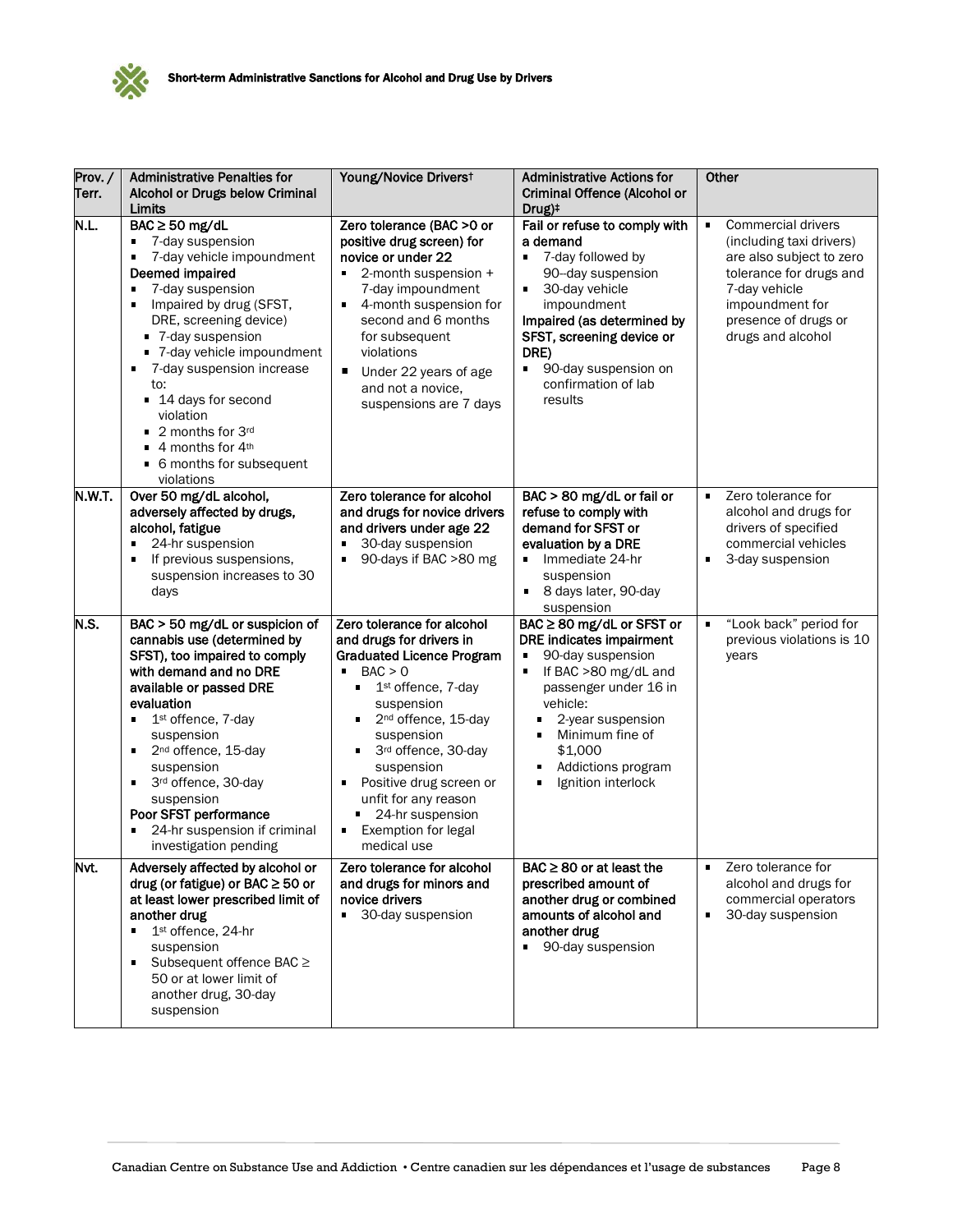

| Prov./<br>Terr. | <b>Administrative Penalties for</b><br>Alcohol or Drugs below Criminal<br>Limits                                                                                                                                                                                                                                                                                                                                   | Young/Novice Driverst                                                                                                                                                                                                                                                                                                                                                                                                                                                                                                                    | <b>Administrative Actions for</b><br>Criminal Offence (Alcohol or<br>Drug) <sup>+</sup>                                                                                                                                                                                         | Other                                                                                                                                                                                                                                                                                                                                                                      |
|-----------------|--------------------------------------------------------------------------------------------------------------------------------------------------------------------------------------------------------------------------------------------------------------------------------------------------------------------------------------------------------------------------------------------------------------------|------------------------------------------------------------------------------------------------------------------------------------------------------------------------------------------------------------------------------------------------------------------------------------------------------------------------------------------------------------------------------------------------------------------------------------------------------------------------------------------------------------------------------------------|---------------------------------------------------------------------------------------------------------------------------------------------------------------------------------------------------------------------------------------------------------------------------------|----------------------------------------------------------------------------------------------------------------------------------------------------------------------------------------------------------------------------------------------------------------------------------------------------------------------------------------------------------------------------|
| Ont.            | BAC ≥ 50 mg/dL or fail SFST<br>1st offence, 3-day<br>٠<br>suspension $+$ \$250<br>2 <sup>nd</sup> offence, 7-day<br>$\blacksquare$<br>suspension + $$350 +$<br>educational program<br>3rd offence, 30-day<br>٠<br>suspension + $$450 +$<br>interlock program<br>Other: mandatory education,<br>п<br>treatment programs,<br>medical evaluation, interlock<br>program                                                | Zero tolerance for alcohol<br>and drugs for novice drivers<br>and those under 22<br>1 <sup>st</sup> offence, 3-day<br>$\blacksquare$<br>suspension, \$250 fine<br>2 <sup>nd</sup> offence, 7 days,<br>\$350 fine<br>3rd offence, 30 days,,<br>$\blacksquare$<br>\$450 fine<br>Possible provincial<br>٠<br>charge - on conviction,<br>\$60-\$500 fine, and 30-<br>day suspension<br>Mandatory education or<br>$\blacksquare$<br>treatment programs<br>may apply for repeat<br>offenders<br>Exemption for medical<br>$\blacksquare$<br>use | BAC ≥ 80 mg/dL, poor SFST<br>or drug evaluation or refuse<br>to comply<br>• Licence suspension for<br>90 days<br>7-day vehicle<br>٠<br>impoundment<br>\$550 monetary penalty<br>٠<br><b>Education or treatment</b><br>٠<br>program<br>Interlock program<br>٠                    | Zero tolerance drug and<br>alcohol for commercial<br>drivers<br>$\blacksquare$<br>Licence suspension for<br>3 days<br>\$250 monetary penalty<br>on 1 <sup>st</sup> offence<br>\$350 on 2 <sup>nd</sup><br>$\blacksquare$<br>\$450 on 3rd and<br>٠<br>subsequent<br>Repeat offences may<br>lead to education or<br>treatment program                                        |
| P.E.I.          | BAC > 50, or on basis of SFST or<br>other drug test for drugs,<br>officers believes unable to drive<br>safely<br>1 <sup>st</sup> offence, 7-day<br>٠<br>suspension $+3$ -day<br>impoundment<br>2 <sup>nd</sup> offence, 30-day<br>$\blacksquare$<br>suspension $+ 7$ -day<br>impoundment<br>3rd offence, 90-day<br>$\blacksquare$<br>suspension + 30-day<br>impoundment<br>(subsequent offences within 3<br>years) | Zero tolerance for alcohol<br>and drugs for novice drivers<br>or under 22 years of age<br>90-day driver licence<br>٠<br>suspension<br>Possible 30-day vehicle<br>impoundment<br><b>Exemption for medical use</b><br>if evidence is solely on<br>basis of drug presence                                                                                                                                                                                                                                                                   | BAC >80 mg/dL, over drug<br>limit, believed impaired, or<br>fail to comply<br>Immediate 24-hr<br>٠<br>suspension<br>90-day suspension<br>effective 7 days later<br>30-day impoundment<br>٠<br>Driver rehabilitation<br>course<br>Addiction assessment<br>٠<br>Interlock program | Zero tolerance for<br>$\blacksquare$<br>commercial drivers                                                                                                                                                                                                                                                                                                                 |
| Que.            | Zero tolerance policy for driving<br>under the influence of any drug<br>or drug plus alcohol<br>24-hr or 90-day suspension<br>٠<br>\$300 - \$600 fine<br>$\blacksquare$<br>Possible vehicle seizure or<br>٠<br>impoundment for 30 days                                                                                                                                                                             | Zero tolerance for drivers<br>with a learner's or<br>probationary licence and<br>those 21 years of age or<br>younger<br>Immediate 90-day<br>suspension<br>Fine of \$300 - \$600<br>$\blacksquare$                                                                                                                                                                                                                                                                                                                                        | $BAC \geq 80$ mg/dL<br>90-day suspension<br>Possible 30-day<br>٠<br>impoundment                                                                                                                                                                                                 | Zero tolerance for<br>٠<br>alcohol or drugs for bus,<br>minibus and taxi drivers<br>24-hr suspension<br>$BAC > 50$ mg/dL for<br>heavy vehicle drivers<br>24-hr prohibition<br>from driving a heavy<br>vehicle<br>Drivers with an ignition<br>interlock who are drug<br>positive subject to 90-<br>day suspension, fine of<br>\$1500 - \$3000, & 30-<br>day vehicle seizure |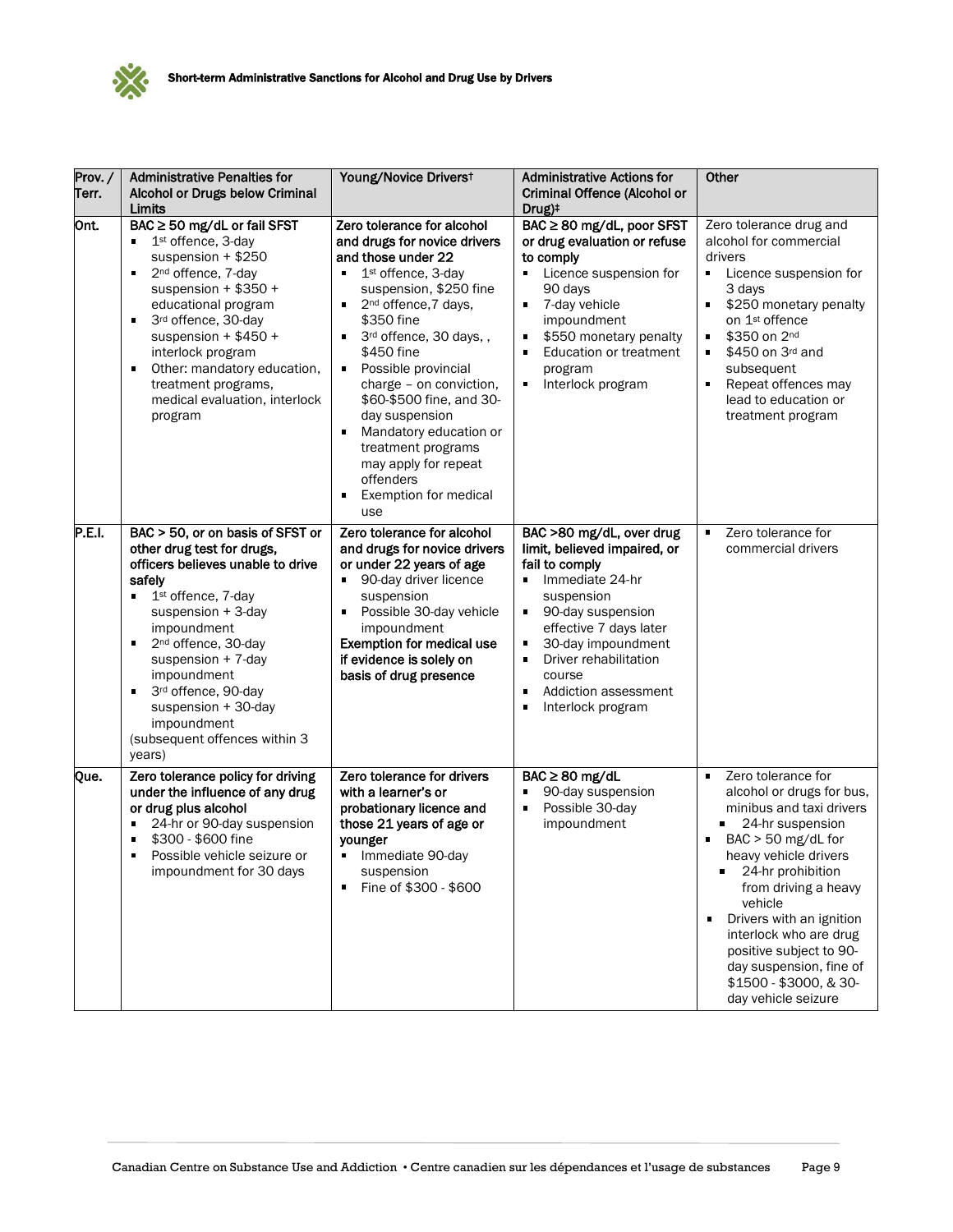

| Prov./<br>Terr. | <b>Administrative Penalties for</b><br>Alcohol or Drugs below Criminal                                                                                                                                                                                                                                                                                                                                                                                                                                                                                              | Young/Novice Driverst                                                                                                                                                                                                                                                                                                                                                                                                                                                                                                                                                   | <b>Administrative Actions for</b><br>Criminal Offence (Alcohol or                                                                                                                                                                                                                                                                                                                                       | Other                                                      |
|-----------------|---------------------------------------------------------------------------------------------------------------------------------------------------------------------------------------------------------------------------------------------------------------------------------------------------------------------------------------------------------------------------------------------------------------------------------------------------------------------------------------------------------------------------------------------------------------------|-------------------------------------------------------------------------------------------------------------------------------------------------------------------------------------------------------------------------------------------------------------------------------------------------------------------------------------------------------------------------------------------------------------------------------------------------------------------------------------------------------------------------------------------------------------------------|---------------------------------------------------------------------------------------------------------------------------------------------------------------------------------------------------------------------------------------------------------------------------------------------------------------------------------------------------------------------------------------------------------|------------------------------------------------------------|
| Sask.           | Limits<br>BAC > 40 mg/dL, SFST or<br>positive drug-screen<br>1 <sup>st</sup> offence, 3-day<br>suspension + 3-day vehicle<br>seizure + Driving Without<br>Impairment program<br>2 <sup>nd</sup> offence, 21-day<br>$\blacksquare$<br>suspension + 7-day seizure<br>+ Alcohol and Drug<br>Education program<br>3rd offence, 90-day<br>$\blacksquare$<br>suspension+ 14-day seizure<br>+ Addiction assessment +<br>interlock<br>If passengers under age 16,<br>٠<br>suspension length is 7, 30 or<br>120 days and seizure is for<br>7, 30 or 60 days,<br>respectively | Zero tolerance for alcohol<br>and drugs for drivers in the<br><b>Graduated Driver Licencing</b><br>program, and for those 21<br>and under<br>1 <sup>st</sup> offence, 60-day<br>suspension $+3$ -day<br>seizure + Driving<br>Without Impairment<br>program<br>2 <sup>nd</sup> offence, 120-day<br>suspension $+ 7$ -day<br>seizure + Alcohol and<br>Drug Education program<br>3rd offence, 18-month<br>٠<br>suspension+ 7-day<br>seizure + Addiction<br>assessment + interlock<br>If passengers under age<br>16, suspension up to<br>120 days, seizure up to<br>60 days | Drug) <sup>+</sup><br>Impaired, BAC ≥ 80, over<br>drug per se limit, fail to<br>comply<br>Immediate suspension<br>٠<br>of licence until the court<br>has disposed of the<br>charge<br>30-day vehicle seizure<br>٠<br>60 days if BAC $\geq$ 160<br>mg/dL or fail to comply<br>with demand<br>Interlock for 1 year, 2<br>٠<br>years if BAC $> 160$<br>mg/dL<br>Driving Without<br>٠<br>Impairment Program | "Look-back" period for<br>repeat violations is 10<br>years |
| Y.T.            |                                                                                                                                                                                                                                                                                                                                                                                                                                                                                                                                                                     | Zero tolerance for alcohol<br>and drugs for drivers in<br>graduated licensing<br>program<br>24-hr suspension<br>Possible impoundment<br>Re-start current phase<br>٠<br>of GDL program<br>If passenger < 16,<br>٠<br>suspension up to 18<br>months                                                                                                                                                                                                                                                                                                                       | BAC > 80 or refusal<br>90-day suspension<br>(effective 14 days after<br>offence)<br>Minimum 30-day<br>$\blacksquare$<br>impoundment                                                                                                                                                                                                                                                                     |                                                            |